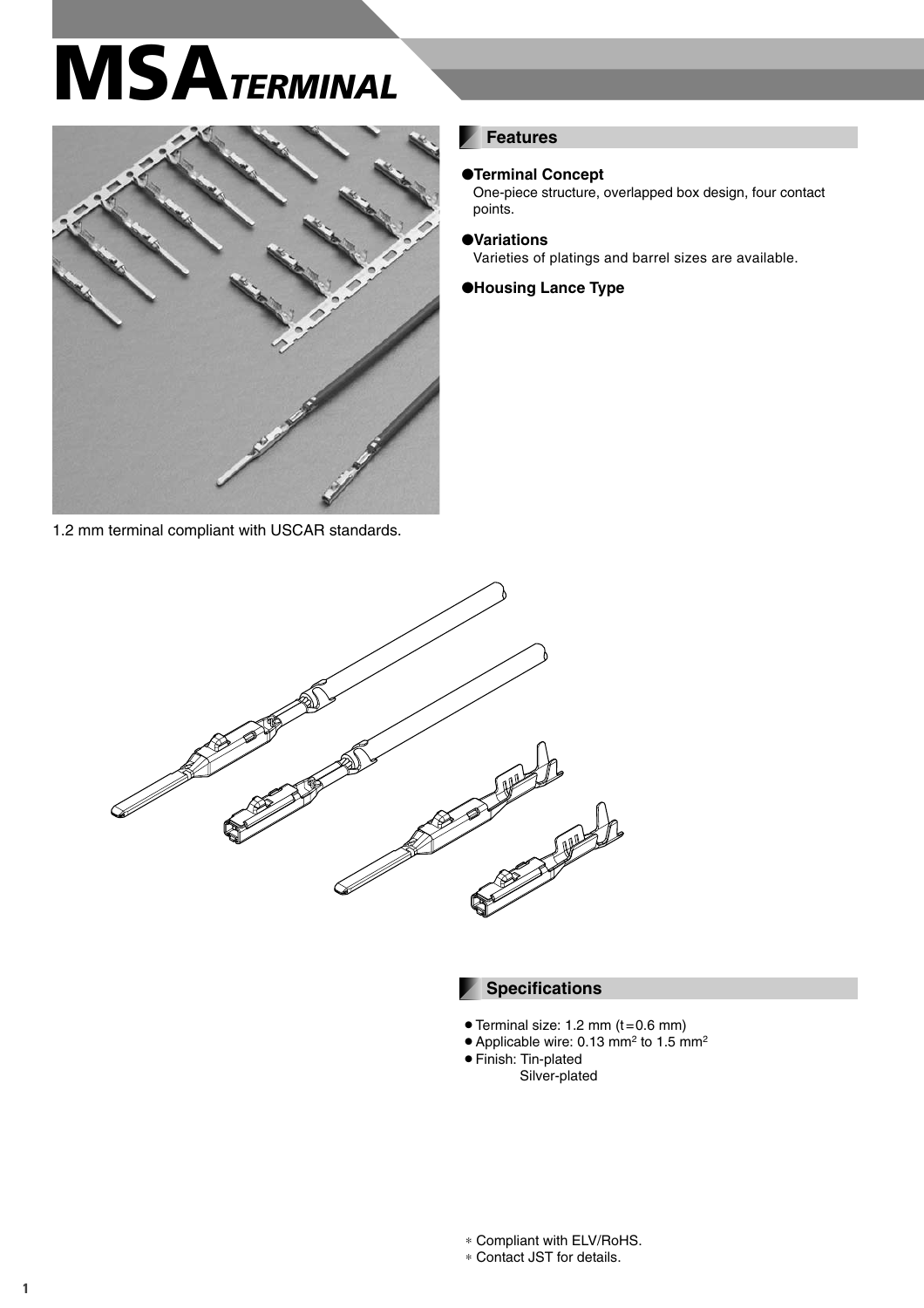# *MSA TERMINAL*

## **Female terminal**

# **SSS/SS barrel Tin-plated**





#### **S/M barrel**





### **Male terminal**



| Size                                        | Model No.              | Applicable wire range           |                         |           |
|---------------------------------------------|------------------------|---------------------------------|-------------------------|-----------|
|                                             |                        | Conductor<br>(mm <sup>2</sup> ) | Insulation O.D.<br>(mm) | Q'ty/reel |
| SSS                                         | <b>SMSA-A001T-M1.2</b> | 0.13                            | 0.95 to 1.05            | 9,000     |
| SS                                          | <b>SMSA-A011T-M1.2</b> | 0.35                            | 1.2 to $1.4$            | 9,000     |
| S                                           | SMSA-A031T-M1.2        | $0.5$ to $0.75$                 | 1.6 to 1.9              | 8,500     |
| М                                           | SMSA-A041T-M1.2        | 1.0 to 1.5                      | 2.1 to 2.4              | 6,000     |
| <b>Material and Finish</b>                  |                        |                                 |                         |           |
| Copper alloy, tin-plated (reflow treatment) |                        |                                 |                         |           |

**Silver-plated**

|                            |                 | Applicable wire range           |                         |           |
|----------------------------|-----------------|---------------------------------|-------------------------|-----------|
| <b>Size</b>                | Model No.       | Conductor<br>(mm <sup>2</sup> ) | Insulation O.D.<br>(mm) | Q'ty/reel |
| SSS                        | SMSA-A001A-M1.2 | 0.13                            | 0.95 to 1.05            | 9,000     |
| SS                         | SMSA-A011A-M1.2 | 0.35                            | 1.2 to 1.4              | 9,000     |
| S                          | SMSA-A031A-M1.2 | 0.5 to 0.75                     | 1.6 to 1.9              | 8,500     |
| М                          | SMSA-A041A-M1.2 | 1.0 to 1.5                      | 2.1 to 2.4              | 6,000     |
|                            |                 |                                 |                         |           |
| <b>Material and Finish</b> |                 |                                 |                         |           |
|                            |                 |                                 |                         |           |

Copper alloy, nickel-undercoated, Contact area; silver-plated Barrel area; tin-plated

#### **Tin-plated**

|                            |                         | Applicable wire range           |                         |           |
|----------------------------|-------------------------|---------------------------------|-------------------------|-----------|
| Size                       | Model No.               | Conductor<br>(mm <sup>2</sup> ) | Insulation O.D.<br>(mm) | Q'ty/reel |
|                            |                         |                                 |                         |           |
| SSS                        | SMSAW-A001T-M1.2        | 0.13                            | 0.95 to 1.05            | 10,000    |
| SS                         | SMSAW-A011T-M1.2        | 0.35                            | 1.2 to 1.4              | 9,000     |
| S                          | <b>SMSAW-A031T-M1.2</b> | 0.5 to 0.75                     | 1.6 to 1.9              | 9,000     |
| M                          | SMSAW-A041T-M1.2        | 1.0 to 1.5                      | 2.1 to 2.4              | 6,000     |
|                            |                         |                                 |                         |           |
| <b>Material and Finish</b> |                         |                                 |                         |           |

Copper alloy, tin-plated (reflow treatment)

#### **Silver-plated**

|                            |                         | Applicable wire range           |                         |           |
|----------------------------|-------------------------|---------------------------------|-------------------------|-----------|
| Size                       | Model No.               | Conductor<br>(mm <sup>2</sup> ) | Insulation O.D.<br>(mm) | Q'ty/reel |
|                            |                         |                                 |                         |           |
| SSS                        | <b>SMSAW-A001A-M1.2</b> | 0.13                            | 0.95 to 1.05            | 10.000    |
| SS                         | SMSAW-A011A-M1.2        | 0.35                            | 1.2 to $1.4$            | 9,000     |
| S                          | SMSAW-A031A-M1.2        | $0.5$ to $0.75$                 | 1.6 to 1.9              | 9,000     |
| м                          | <b>SMSAW-A041A-M1.2</b> | 1.0 to 1.5                      | 2.1 to $2.4$            | 6,000     |
|                            |                         |                                 |                         |           |
| <b>Material and Finish</b> |                         |                                 |                         |           |

Copper alloy, nickel-undercoated, Contact area; silver-plated Barrel area; tin-plated